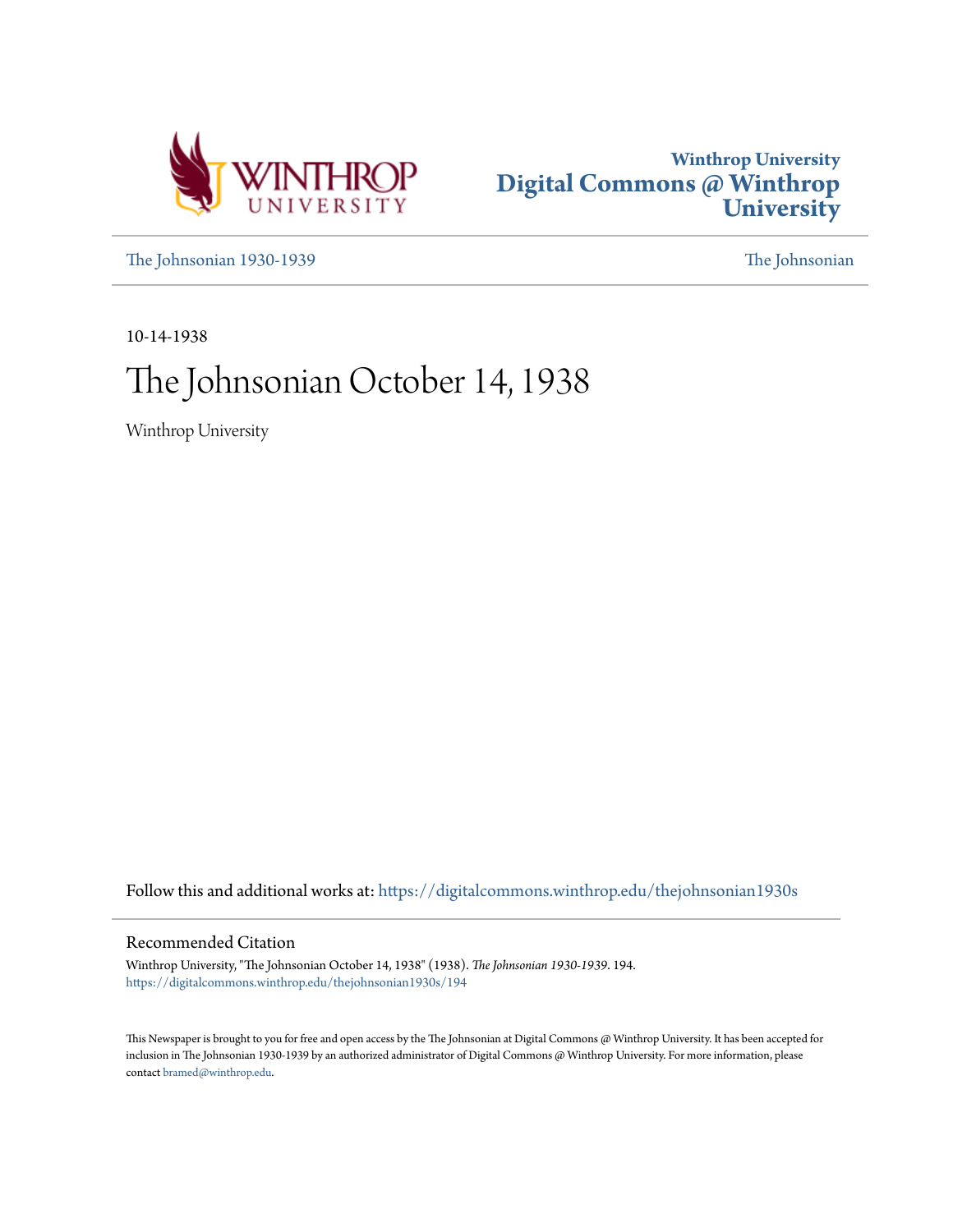

**VOL. 16** 

**And Key** 

**Scholarship Basis** 

For Selection of

**New Members** 

ego har been deflated to its<br>; our "litry" efforts have<br>nored and we are impressed

ft, our anti-<br>strandard we are impressed<br> $log\sigma$ , times a day.<br> $log\sigma$ , times a day.<br> $log\sigma$  work someone joint and our campaign to<br>le everyone to get into and out in<br>the post office without getting<br> $log\sigma$  and batter by the up-<br>

ing unconventional in re<br>st office traffic laws is a<br>ray "to lose friends and s<br>copia."

conding a<br>reservational in respect to the state of the state in the state of the<br>state and simulation in the state of the state of the state of the<br>state and simulation of the state of the state of the state of the<br>state

# **Anderson Leads Other Counties** In a Final Enrollment Count

IN G FURCH ENTERTAINMENT (1) a control of the set of the set of the set of the set of the set of the set of the set of the set of the set of the set of the set of the set of the set of the set of the set of the set of the





THE OFFICIAL PUBLICATION OF THE STUDENT BODY OF WINTHROP COLLEGE ROCK HILL SOUTH CAROLINA. PRIDAY, OCTOBER 14, 1938

**150 Students** Stately Marshal **To Attend the Bid to Book** Puzzles Dancer FUGGUES LAUTICET<br>
He was ess of the dangers<br>
from the Mordkin hallet, gran-<br>
from the Mordkin hallet, gran-<br>
lange bewiddered. Blow was<br>
produced to the first time in her<br>
near white uniform and reputal<br>
and the critical a **State Fair** 

**Annual Trip to Be Taken Thursday To Columbia** 

To Columbia<br>
Most 158 Wietherp scales.<br>
About 158 Wietherp scales.<br>
nurshall, claus presidents, and the<br>
nurshall do match the traditional presidents of the State Pairs<br>
of the State Pairs of the State Pairs<br>
of the State **Receive Kappa Delta Pi Bids** Fifteen bids to Kappa Delta Pi.

Fifteen bids to Kappa Delta Pi,  $\frac{|\text{P3}|}{|\text{200}}$  no add-trip tickets will rate<br>internal education fractering, were be \$2.00. The recording to an internal research recording to an internal rate of the pressime of the pr Miss Sadie Goggana, professor of clusterio, has been appointed to correlate the State Bata Rot. C. Burts, super-<br>increase of Robinson and Tale C. Burts, super-<br>increase of Rock Hill city sensors. (Gorente Tale and Tale an

# **Psychology Club Issues Bids To Five Students**

Alpha Psi Zeta, honorary psy-<br>chology fraternity, Laused formal<br>bids to five students this week.<br>Students elected as new mem-<br>Students elected as new mem-<br>leston; Amer Dighman, Marion:<br>Mary Lou Price, Gilbert; Anita<br>Miller

## **Guests Attend Rallet**

W. B. King of the Ass.<br>Press and Murray Bennoits  $rel$   $T_{\text{dd}}$ 

GAMPU හි GALENDAR **FRIDAY IN Staff SATURDAY** vie, Main au<br>SUNDAY OUT of STATE and stress.<br>
Therefore and Japanese the Transition Wed-<br>
2:30—Student .<br>
I Georgia el Parent-Teschers association Wed-<br>
1:30—Student .<br>
1: Maryland 2: weekly afternoon.<br>
1: Maryland 2: weekly afternoon.<br>
1: M

The Curtis String quartet, which will appear here enemble to tour the continuous-<br>Wednesday night as the second Artists' course number, has jof chamber music in Main<br>had the same personnel since its organization twelve yea

**All Topics of Conversation** With Mordkin Lead to Ballet

FIRE APPEAR in a collection of the distance of the collection of the same of the same in the same of the same of the same of the same of the same of the same of the same of the same of the same of the same of the same of

**Freshman Glee** 

**Club Elects Officers** 

**Athletic Group Demonstrates All** 

Freehman Glee club<br>officers at a messing of the<br>his week.<br>The new **Fields of Activity** entration of all the<br>red in the physical

A demonstration of all the science in section. The new office and is the districtivity is the distribution of the phase of the column of the content of the studient permetering a night as delows. Carolyn Guess, Den- Ecali

will be given.

# **Winthrop to Hear Curtis Quartet**

**Europe Acclaims** It America's Most **Talented Group** 

The Curtis String quartet,<br>acclaimed in Europe as the<br>most outstanding American<br>ensemble to tour the contin-

course number of the season.<br>
For 12 years the quarter, con-<br>
sixing of Jancha Brodaly, first<br>
violin; Charles Brodaly, first<br>
violin; Charles Jancha Brodaly, season violin;<br>
lin; Max Aronof, viole; and Or-<br>
every corner o

sure control of the mediator of the same state of the mediator product of the mediator of the product of the same of the state of the state of the state of the state of the state of the state of the state of the state of

organizations.<br>Consensus of student opinations are allowed predominalingly in f.<br>of limiting the student activity<br>to the original act-up which into the original original student grows<br>result of the functions of the control

Journal.<br>The Anal decision will be made<br>by a committee composed of Pres-<br>ident Shelton Phelps, Dr. James<br>Kinard and A. M. Graham.

Nia: Helen Dickson, Osten- 1980 reaches and the latest Margaret LeNoir, Horatio; and mean-helen with the Betty Tedd, Laurent and the month means beads with the phonon class of the sphere class follows with sits, juniors (

Call the set of the set of the set of the set of the set of the set of the set of the set of the set of the set of the set of the set of the set of the set of the set of the set of the set of the set of the set of the set  $\,$  Mirs Mary Calerer, Instructor of weekly Windows and Sociology, was guest speaker at the broadcast from Johnson hall generation of the broadcast from a matrix  $\,$  Anne Tighman. Narion, and Social Society of Replaceme York 165 Total 1560 ISiddle, Hargrove Speak<br>
OUT of STATE and Mrs. John Huide, instruction in music,<br>
California and Mrs. John Hargrove, heatens of California<br>
California a meeting of the Tri-ming School Georgia<br>
Phorida a meeting **Biddle**, Hargrove Speak



# Turner, Ruth Benson, Louise Fan<br>and Annie Lourie Donald. The Writers' Club

**Fifteen Girls**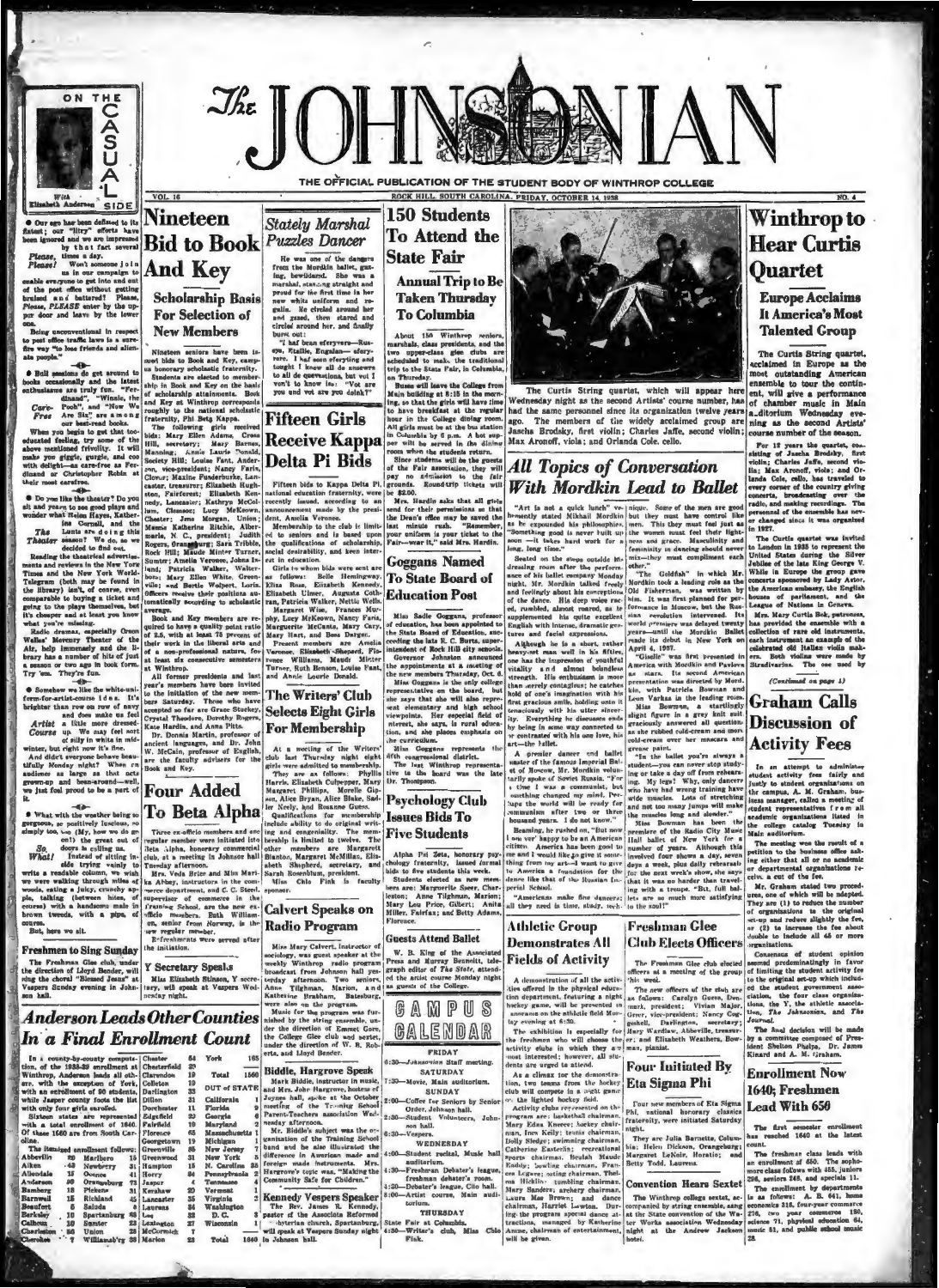THE JOHNSONIAN



 $CATO$ 

16: Elisabeth Bailcager, Maryarett Bhazi<br>
Elisabeth Culperper, Elisabeth Culperper, Elisabeth Culperper, Edith Geekry, Rosan<br>
Chaner, Physiis Harris, Mary Kell, Harry<br>
MacAriskur, Del MeCowa, Kellyr Richard, MacAriskur, De

### **Toward Fairer Play**

The consensus of opinion expressed<br>by officers of various campus clubs at<br>the meeting called by Mr. Graham Tues-<br>the meeting called by Mr. Graham Tues-<br>day to discuss student appropriation<br>fees is another proof that the Wi girl of 1938 is a genuinely democratic, eifish person.

Practically every one of the hundred<br>or so girls present would have profited<br>personally should the fee have been increased so as to include all academic<br>clubs. It is significant that on a show of hands, the count was about three to or names, the count was about three to<br>the in favor of restricting recipients.<br>The hundred leaders were considering<br>the hundreds who had no voice and do not participate in extra-curricula activ 'We'd rather pay dues ourselves, *ities.* than ask the disinterested freshmen to<br>finance our tea and cookies," the girls against larger fees declared.

No more social clubs --- activities fi-<br>nanced by the actors -- democracy ---<br>thoughtfulness. Winthrop 1938.

# **On Going Home**

For Freshmen Only-3

So you're all excited over going<br>ome for the first time, huh? You can't<br>ait for that three o'clock Friday class to be over so you can get away from all<br>these rules, this dining room fare, the<br>noise, the crowded dorms, and the very<br>idea of Winthrop itself. Have a good time. There's nothing quite like the ex-<br>citement of the first trip home.

Ever group back to the home town<br>with a halo around you that's never<br>been there before. You're returning a<br>been there before. You're returning a<br>college girl-and everyone will ask you<br>how you like Winthrop.

You might answer with a downward drag of the underlip in disgust. You can criticize everything from the architecture of the buildings to the studs on the new uniforms. You might have the idea that it's collegiate and amart and

WINTHROP

By MARGARET MCMILLAN

Duplead: <br>
Menday: Found yours truly wishing for Margaret Halsey's "With Mälte Toward Bonna." In afsersom out to admire astument and it offers on the campus. Uptown sans rido..., there and back, which gave me more

Weducaday: Went to chapal, and became<br>nember of the Y. W. C. A. here, along with<br>ixteen hundred others. Sat in psychology is<br>we hours as a more subject.

Friday: Spent all merning (between<br>clanme) trying out new colffours; finally, in<br>sussperation, returning to the usual one-Sant<br>a birthday card, which was my good deed for

Saturday: Became suddenly different when<br>I decided it wouldn't be so exciting to go to the

a General window is a series and the fact of the fact of the series of the late of the series of the particular of the period of the period of the period of the series of the series of the series of the series of the serie

tengikis While Strolling<br>Wonder what's became of, or namy peop

.<br>Pa stady

ne to give to my nate

Tuesday: Passed in gloomy desp

 $\mathcal{D}$ 

**DAY** 

 $by$ 

**DAY** 

lowed Westly During School Year Europt Holiday<br>Powols, During the Engular Seeden the Official Organ of<br>the Stadent Body of Nustries, Campo, The Bosth Caro<br>Rad College for Westers,

**EDITORIAL COUNCIL** 

newsmoon THE RESERVED BY THE RESERVED BY A LADY BALLAND WAS SHIP TO THE RESERVED BY A LABOURD BANK AND THE RESERVED ON A LABOURD WAS SHARED ON A LABOURD WAS A LABOURD WAS A LABOURD WAS A LABOURD WAS A LABOURD WAS A LABOURD WAS A LA

The Johnsonian wants to merit a regulation for Windows, thoroughean and futures the covering the Windows and future to measure with the automatical control of good jeurnalisms of the constant up in these fundamentals of go

in the ground. You've probably heard smen in days gone by do just that thing

But, you can do the opposite and describe the fun you've had, the friends you've made, the hundred and one new things you're learning to do. As the set-up of Winthrop is now, you're get-<br>ting more for your money than you would at any other girls' school in the South, and there's still more to get if you but had the time.

Some of you will follow the latter and far better course. Some of you won't<br>and you will be making a great mistake. People just naturally don't like grumbl ers.

You're at Winthrop now, Class of '42. Winthrop is eager to do everything<br>toward giving you a richer life. What<br>throp will, but not before you give too. Wear your navv proudly this week-

# We Remember

Memories of college days usually<br>ude the unusual, the out-of-the orineh dinary, the extra special. Everyday routine is soon forgotten, but a joke, a perfect hour--these things linger.

One of the hours which well may be<br>long remembered is the Recognition<br>Service of the Y. W. C. A. which was held Wednesday night. The simplicity<br>of the service, the mood of rare reverence of the thousand or more students<br>come together to renew a pledge of self-<br>less service—these will not be soon forgotten

White candles of purity, fire of life, the enger hearts and minds of youth-<br>a pretty picture? But it is much more The reason for the picture than that. -a rededication, a renewal of faith and<br>high purpose-is the most beautiful high purpose-<br>part of it all.

Perhaps services such as this and Vespers at twilight and holiday pageants make the Y here at Winthrop such

Nitional Advertising Service, Inc., Giller Addition Service, Inc., 420 Mars Addition Services, Inc., 420 Mars And Additional Ave., V. V.

which the average student here feels for  $\overline{u}$ 

**HOLES FOR ROSES** 

 $By$ 

DE. KENNETH J. FOREMAN

Dept. of Bible, Davidson College, N. C.

to mote: Dr. Furremen has been on nessel<br>light vurper apsalier at Winthrop and at present<br>pantor at the Onklond Arouse Prosbyterian

Wandering into a garden club meet-

"The success of a rose depends on the

ing, I heard the visiting expert talking<br>about holes for roses.

The success of a rose depends on the<br>kind of hole you make for it in the first<br>place," he was saying. "It is better to<br>put a ten-cent rose into a fifty-cent hole<br>than to put a five-dollar rose into a ten-

Being myself a gardener of the mind, that set me to thinking about college.<br>You are, or may become, a rose. Now but a cutting from the parent stalk,

but a cutting from the parent stall,<br>you one day will blossom on your own<br>account. The future health and beauty<br>of your mind depend on the preparation<br>you make here. You will not have two<br>chances. You do not attend college

Parhaps you are a five-dollar rose? Parhaps you are a five-solar rose:<br>If you dig only a ten-cent hole, you will<br>always look like a ten-cent rose. Perhaps you are a ten-cent rose.<br>the more reason wby you must dig that<br>hole both wide and deep.

"Better a ten-cent rose in a fifty-cent<br>hole than a five-dollar rose in a ten-cent

Guest  $E =$ 

Editorial $\bar{\Xi}$ 

adlar's<br>Sonday nigh<br>Is suppy pa<br>church.)

cent hole.

as<br>Light and entertainingly written, the boa<br>Light the thing for some rainy afterneous<br>ten you can't go downtown to the show.<br>P. S. By the way, Mr. Scabrook was cured.

 $\bullet$ 

a distinguished body. Undoubtedly the sincerity, loyalty, and enthusiasm of the leaders of the Y add to the high regard

**STUFF** 'N THINGS

cured actor alcohedism.<br>Trough Mr. Seabneak's eyes, we see the daily life behind the walls of a "eat college".<br>The truth about padded cells—the numerally ment of a big institution—what they sat—<br>ment of a big institution—

npassa.<br>matics make charming and refreshing<br>meters for a story. The "keepers" are<br>lar people, too, and surprisingly interest-

r—all o:<br>:ription

 $\overline{\mathbf{1}}$ 

**OTHER THAN** 

"Veddy-Mid-Vie", we comment upon the present modish trends, but we weaken and successible base cannot be the committed by the scheme that is the committed by the form of the scheme cannot a super surface success and strea

Eifth Avenesse tells of bright, bright colors Fifth Avenece tells of bright, bright cobies<br>over dark backgroonds—reell we've the back-<br>proud. And "energer", swears Villain Bloop<br>Mood while our Hervier Hermietia chericles (which wides over the channing effect of a bri

matza up, you as nt term EMI-<br>
"It pays to advertise", declare advecate<br>
of billboards and initials<br>of garments. We must term a frever a ferroar, "we hope", and embroider end<br>
less combinations of our initials on pockets a  $\mathbf{z}$ 

Swingtime's contribution to ever changing feminine facis conces in a round-about way.<br>Especially designed for jitter-bugs, these discoveries received designed for jitter-jackets pricing the most nerve-reaching multiplicat that certain son

From the stress of the difference between a bird in a glided cage and a lady by a tis-difference between a bird and cone<br>by the difference a high and cone of the difference and the control wise of<br>the base of the street o



President of Book and Key . . . Se<br>. . Vice-President Senior Clans . . .<br>.ry of Student Government . . . Y

nd Key ... Senior Order<br>
nior Claas ... Ex-Secre-<br>
mment ... Y cabinet ...<br>
Dance eluh ... Archi-<br>
mediana ... Pi Kappa<br>
Delta ... Masquors ...<br>
Leaf ... Masquors ... From Albemarle, N. 

ongry or cross.<br>Keeps a neat-an-a-p<br>-in small dones.  $\begin{minipage}[t]{.4cm} \begin{tabular}{l|cccc} \hline \multicolumn{3}{c}{\textbf{From a neutral-}a-ph} & \multicolumn{3}{c}{\textbf{From a neutral-}a-ph} \\ \hline \multicolumn{3}{c}{\textbf{A} that figure . . . From erg and hat . . .} \end{tabular} \end{minipage} \begin{minipage}[t]{.4cm} \begin{tabular}{l|cccc} \multicolumn{3}{c}{\textbf{A} } \textbf{B} \textbf{a} \textbf{b} \textbf{a} & \textbf{A} \textbf{b} \textbf{a} \textbf{b} \textbf{b} \textbf{a} \\ \hline \mult$ 

et everything

Gamp  $endth$ 員 த MARGARETY BLAMTON

And this, girls, I'd like to introduction of the state of the state of the state of the state of the state of the state of the state of the state of the state of the state of the state of the state of the state of the stat  $=$  with two Dues

I would rather be able to appreciate thing<br>cannot have, than to have things I am no able to appreciate.

ators to approximate Leck.<br>
Is simply Pluck,<br>
Lad doing things over and over;<br>
And doing things over and over;<br>
Courage and will,<br>
Persenvence not assess of Lock's clover.<br>
Are the four leaves of Lock's clover.<br>
Are the fo

-Robert Louis Stev

Overheard in the dining room: *Sallie Seulor* to a Freeks<br>ble is broken." es-"Ob dear, our

**Towildered Freshman-"My goods**<br>| that happen?"

or can image in the mannerise that cluster 'round<br>our campus and our halls", or it may be something else, but whatever it is, there's something<br>thing else, but whatever it is there is something that draws old Winthrop girl

We just shake hands at me With many that come night we ned the head in greating To many that go by-

But welcome through the galaws<br>Our few old friends and true;<br>Then hearts leap up, and straight<br>There's open house for you,<br>There's open house for you!

Now, I'm not anying this did happen to any<br>none I know, but I can saying the self have been<br>need. Were you there when  $\cdot$ , if I can saying it can be self<br>solved and saw and smilled. He are and smilled and rosa.<br>He is a w

He came—she deftly patied at her hair,<br>And spread her ekirt about her knees.<br>He reached her side, bent down<br>And whispering, "Excase we please",<br>Spoke to the girl on her left!

While doing a little "off-campusing" last<br>week, the Journalism classes took in the David-son-Erzkine game and this is the only report<br>we could get out of them:

New weaker, nice hoys, nice game had-<br>peanets and Coca-Colast Cute cheer had-<br>eva, good hand, awall looking uniforms ...<br>Coca-Colas and peanute. Boy in door has<br>good looking predic ..., hereby twee from<br>have model in the s

The big rumpus you heard on second floor Breascale last Saturday night was caused by two bewildered Clemeon cad et a who were "oldelay" for the office". They must have made a wrong turn sowarelers.

Clemaon and V. M. I., what a wenderful<br>combination. Uniforms and more uniforms-<br>and "distance lends enchantment"-mios seere,<br> $100 - j$ ust impartial enough to suit everyone's

that.<br>
Can you play the new game going the counter of the batter changed room "sinkeled"<br>
in controller controller compared room "sinkeled"<br>
pinkel for editorial purposes.) It's a game of<br>
rhymes. For instance, you asker

What about Citadel's beating P. C. last Fri-<br>ay. Nice going Sabadosi day

Have you heard about the freehman who said in a theme describing a friend'a roses.<br>"They had the beds and the Chester drawers covered with Mexican plaid,"

From Fins it that the seriest and a few control lacky under<br>Lamos are consider a control of the dependent of the number of proposts who might be prevent<br>dependent of proposts who might be prevently at upon to come through

whom I used to see steamd so often? Mar-<br>grave Resect Posee, who always has an insane desire to the buyon objects, stand, and yell help<br>deals to "Calch me", attributes such action to a hang-<br>ever from early celliddence. I  $\mathbf{c}_n$ 

Sensonal Suggestion: If you haven't notice<br>the trees on the campus, do. They're nome-<br>is to which to look forward, and upward-<br>secially two maple trees at the North gate.

According to Hunter Loreloss, a typical Hol-<br>wood success atory would be narrated eserving in this fashion:<br>that in the fashion:<br>1. "Hold the phone. 17i have to call him<br>axt 'oor."

noon."<br>3. "The subscriber has requested we do not<br>give out his phone number."

Memory: Gathering cold, fragantly mell<br>pears, nearly hiddon in crisp, falling leaves,<br>an October afternoon in the orehard at gran

man!"<br>Personal Nomination for the most wh<br>some attitude at Winthrep — that<br>Dorothy McCown.

"Yoh know, nearly everyone who comes<br>up here gains almost immediately."<br>"Yee, but my father said it was much better to die esting, than to di-st."

Overheard

Neard 'Round About: "I never thought it<br>ould happen hare—but it's come to pana when<br>we at Winthrop one feels conspicuous without<br>man!"

Sentiment with a practical alant—take the pin from a treasured first corange (we all have 'en) and stick it shrough the back of your band. 'S good insurance against a brick breese blows between pinns are getting to be ano Mist your

**Dearent Dear:** .<br>Pulled myself in a half-e

the blankets this morning at the half eight mark to realize with an amazing a<br>of fright that my first class was being<br>at the very moment. Roll call through<br>at the very moment. Roll call through<br>G's before I could cl

extraction of the test of the state of the state of the state of the state of the state of the state of the state of the state of the state of the state of the state of the state of the state of the state of the state of t

fainty feeding we'vand to get the tast ten minutes of school? Well, I had it all mean fig. I near could do without is<br>variable to the latter could be the latter of the latter content<br>permutation of the latter content of t

On, hem, the works you to too re-<br>reasont dish reg.<br>Here I sit, wishing I'd quit wishing I were likely in the sit of disk<br>Here I sit, wishing I'd quit wishing i were must and startle ma.<br>I The give increase with the PWA Yo

hole."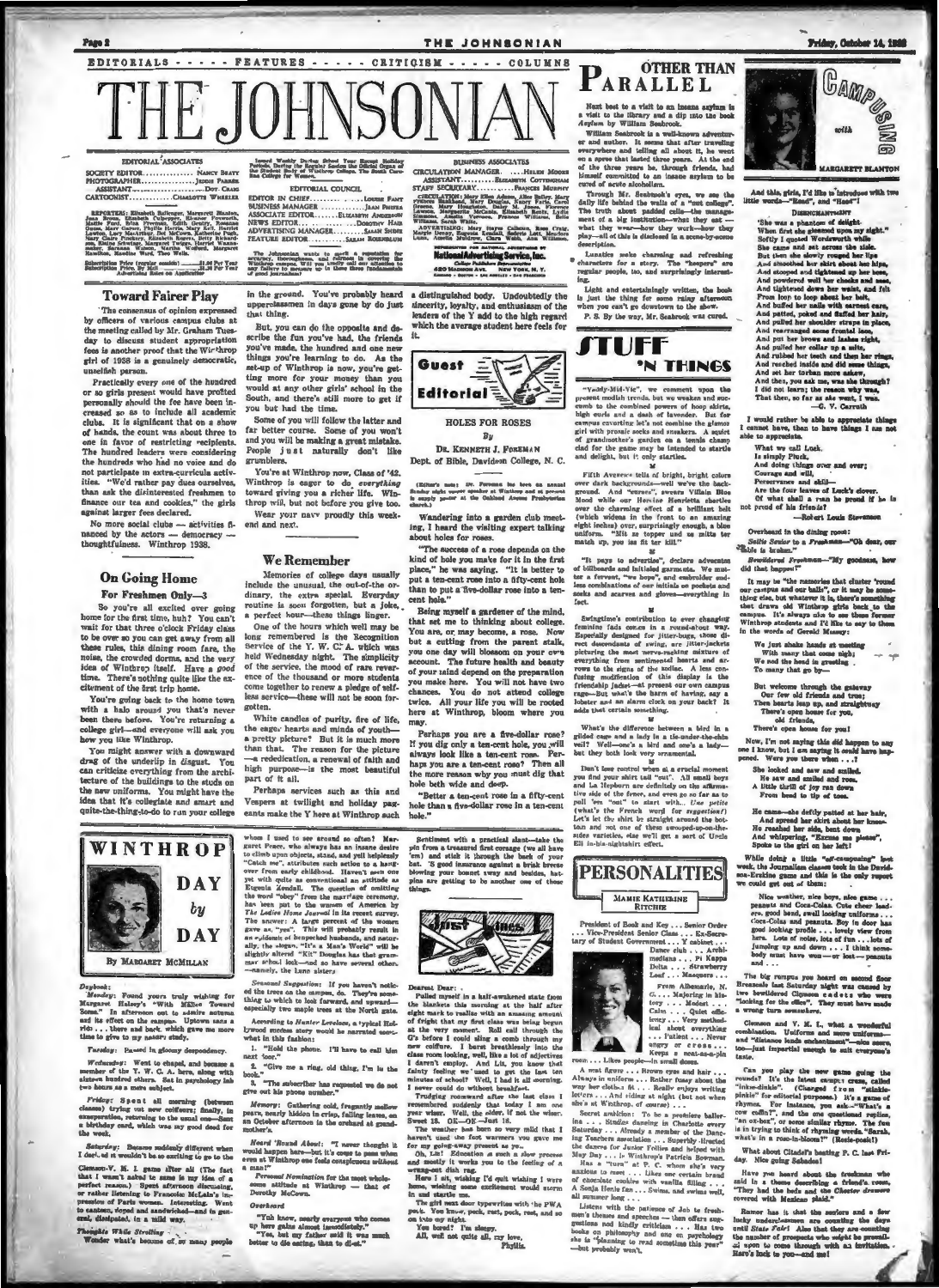

Miss Mims Honors New **Masquers with Party** 

engaing year

112-14 Main St

**OPULAR!** 

**MCONN** 

See Our

**COMPLETE LINE** 

of

**HALLOWE'EN** 

Party Favors

Novels of All Kinds

# THE JOHNSONIAN



ika Abbey, instructors in the commerce department. spent Sunday

in York.<br>Dot Burgess, Margery Brown,<br>and Anne Harper, freshmen from<br>Kingstree, visited in Charlotts

Nancy Garrett and Mary Mar<br>pret Phillips, sophomores from ret Phillips, sophonometrical<br>lton, spent the week-s<br>izabeth Napier, sopho

her home in Darlington.<br>
Frances Carwile, sophemore<br>
Mary Wardlaw, Jean Quarles,<br>
Mary Wardlaw, Jean-Bankley,<br>
Frances Nicks, Dorethy Ashley,<br>
Carolyn Wardlaw, and Sara<br>
Roche, freshmen, spent the week-<br>
abboutile.

ovy tech start a sessence of the Michael Companies that the college officers and factorized allows the college officers and factorized by members last that  $\Gamma$  is the room as were arranged decorations carrying out the lia **Florence Pow** and Marle Pow Torence Power and Marie Pow-<br>freshman and senior, respec-<br>dy, from Abbeville, spent the<br>k-end with relatives in Chester.

week-end with resultee in Cheese.<br>
Miss Mande Hall, Miss Helen<br>
Diller, Louiss Fant, and Nancy<br>
Beaty sport lant Sunday at Lake<br>
Lure, North Carolina.

The Senior Order will be host-<br>cases to the senior class and fac-<br>ulty members at after-dinner coffee<br>Eunday afterwoon in Johnson hall,<br>In entertaining every Sunday,<br>the Senior Order is continuing a 

reck-end mental<br>
Helen Watson, Callie Hat<br>
Rebecca Penn, and Leta Wells<br>
to Greenwood has week-end.

Harriet Culler speert last **With After Dinner Coffee** 

Nell Townsend was the week-end<br>uest of Kathryn McColium at her<br>ome in Clemson.

Name in Cleman.<br>
Mome in Cleman.<br>
One headerd and forty With<br>thep (risk attended the Cleman-V. M. I. game in Charlotte Latt Statutory.<br>
This and the prince prince were Kleha Attinuor. Virginia Goardin, Joseph Clemen-Cleman



# The state of the state of the main of the Alex Control of the Alex contents of the Alex contents of the state of the state of the state of the state of the state of the state of the state of the state of the state of the s

gram and publicity chairman

Converting of South Carolina, provides and publicity chairman.<br>
Delegates representing Windhey<br>
Delegates representing Windhey<br>
Stars Titblidge, Robert Windhey<br>
Elizabeth Cottingham, Jane Mor-<br>
Elizabeth Cottingham, Jane M

Harman, Columbia, Converte, Clemson,<br>
Ernkine, Newberry, Lander<br>
University of South Carolina<br>
University of South Carolina<br>
Leaders of the conference were<br>
Rev. J. O. Smith, Laurens, S. C.,<br>
and Rev. Bryce Herbert, Canude

### 1-H Club Holds Election The Winthrop 4-H club

The Winthep 4-H dub clercial The club's computed a<br> $\frac{1}{2}$  as sony leader, a spansor, and two at present is delegates to the State Pair at a located meeting Tuesday afternoon. This conservation is leader in the leader o

**Phelps to Speak at Aiken** 



**CADA** 

**HAVE YOUR** 

**CLOTHES CLEANED** 

AT.

**Rock's Laundry** 

& Dry Cleaning

"TISH-U-KNIT

**VOGUE, BARPER'S BAZAAR.** 

**MADEMOISTILE**, etc.

The Trum "Tish-U-Knit"

Pictured Here Is of

Zephyr Lurette, with Flatlering "Wavelet" Stitch-

ery. Appealingly Priced

For Name of Nearest Shap<br>Rease Write to

141

OLYMPIC C

**NH-416** 

AT ALL SMART

Sweater  $L_y$  LEON

**HUL S. C.** 

CHARLOTTE, N





night at 7:30, www.set and the technology please a technology please a read track condition in the reader reader and the reader reader and the reader reader in the reader of the reader of the main of "Edgar". Strant Evries



**49c** 





**FLOWER SHOP** 







**MARSIIALL** 

**OIL COMPANY** 

**Distributor** 

**FIRESTONE TIRES** 

'Most Miles per Dollar

NANCY BEATY, SOCIETY EDITOR Room 19, North

Fair-Guess Wedding to | Hopes Entertain in

**Be Solemnized Tomorrow Joynes Hall Thursday** 

After a sweet course, the gr

**Seniors to Coffee Hour** 

custom iniated in December by la

Miss Ellis Entertains

Jesse Wright, greeted the guesses and the concern<br>
lings sector. <br>
Hence starts, the down.<br>
Hence starts can also concern life, A Ten Girl's Guessts at dist, carrying out the thereory of the concern<br>
radio, which was pres

Louise Fant<br>Me Also guing from Winthrop wer<br>Mr. and Mrs. Thomas W. Noel<br>Dr. John Walker McCain, Ray A<br>Purr, Louisa Hay, aud Edwin<br>Purr, Louisa Hay, aud Edwin Frayser to Library Meet Miss Mary E. Frayser, home<br>economist, attended a meeting of<br>the State Library Board on Saturnomist, attended a meeting of State Library Board on Satur-

supper

Carolina

Mergann<br> **Herebers** of the Beaver club, so<br>
cial club on the Davidson campus<br>
were honts during the game, and<br>
afterwards at the various fratern<br>
ity houses.

On the way home the party had<br>upper in Charlotte and were<br>thown through the Charlotte Ob-<br>every by Mr. Harry Griffin of The<br>Cherreer staff.

**Preston Visits Campus** Textual Plantary and Plantary and Textual Plantary and the Saptist student and the Tile are and the Tile and the Baptist Student center. For the Baptist Student center. For the Baptist Student center. For visiting the camp

PROCTOR MUSIC CO. **J. L. PHILLIPS** Phone 6: Drug Co. take pleasure in announcing that

> they are now car /ing a complete line of cosmetics and perfumes created

by the world famous couturière-











mong those attending the Clen<br>m-V. X. I. footbull game in Char 

A buffet supper in homor of Miss<br>Eda Mishler, new home economic<br>instructor, was given Friday after-<br>neon by two of the home management houses.

.. Carol Green

Griffin,

ment houses.<br>Miss Sargh Cragwell and Miss<br>Florence Andrews spent the week-<br>end in Little Switzerland.

Murth Faris, 1937-38 pr of Kappa Delta Pi, national esues-<br>tion fraternity, was on the campus<br>tast week-end. She was visiting<br>her unrenta on Park Avenue Ex-<br>tension. Sunday afternoon abe co-<br>turned to Columbia where she la<br>working at Dreher high

If you don't like the jokes of<br>the age, just laugh at the age of<br>the jokes.

The College Girls' Favorite **Varsity Grill** 

On Oakland Drinks **Sandwiches** 

**MUSIC** Candy Sodas

Arm uness ne gives up racing.<br>There is another suitor, a<br>fake oil discovery, an incident-<br>al juvenile love affair, and fi-<br>naily, a race to end all racing<br>for the group, with the out-<br>come-well, come see for your-

## **Winthrop TrainingSchoo Elects Forensic Officers**

HARPS, VICTOROLAS and

**WORKMAN-GREEN** 

Music Co.

**RATTERREE'S** 

DRUG STORE, INC.

Drugs at Reasonable Prices

**Winthrop Students!** 

Vou are cordially invited to<br>visit the Tucker-Jewelry Co. for<br>that unusual occasional gift.<br>Imported Noveltien from all<br>parts of the world.

Marvin Faris has  $^+$  or elected School's Ferming Training Tailor School's Forenaic club. The other officers are: treasurer, John Bar-<br>ron, seerating the state of the state of the state rate of a state state is seen to a

**Farrior Is Added To Tatler Staff** 

Amelia Farrior, junior from<br>Warsaw, N. C., has been appointed assistant advertising manager<br>of The Tatler.

of The Tatler.<br>Amelia is a transfer student from Pasce Juster college. She was builded as manager of Tat Low out the student Cather of the Low of Peece Student Carrier in the privileged hence roll; and a member of Sigman

"Did you see Oliver Twist,

unty:<br>"Hush, chiid, you know I never<br>ttended those modern dances."

**BRING THEM TO The Periwinkle** 

**Tea Room MAIN STREET** 

Page 8

Give Your Friends A Meal They Won't Forget

You'll "Ring the Bell"

**KIMBALL'S FLOWER S"OP** 

When You Take or

**Send Flowers**